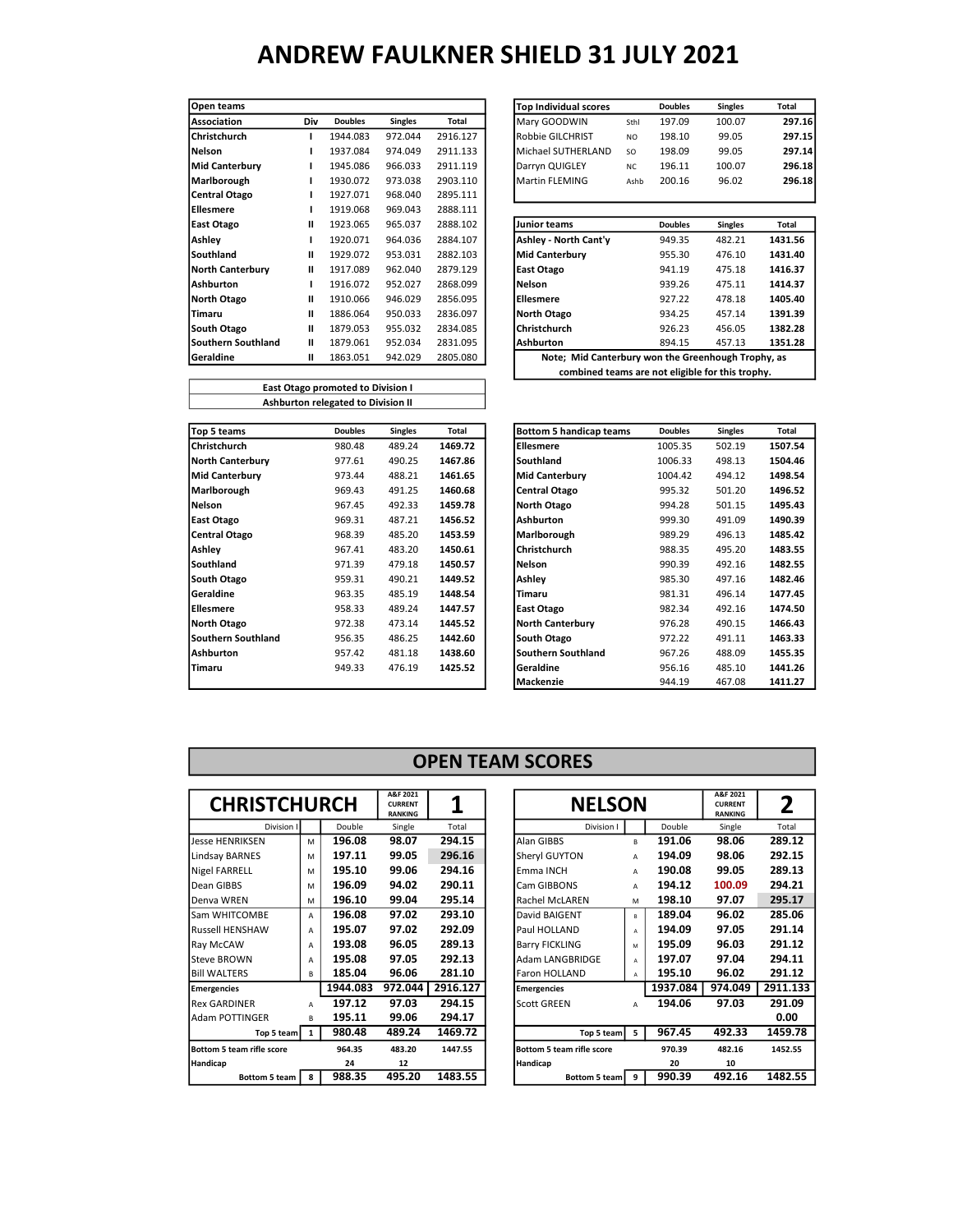| <b>MID CANTERBURY</b>     |   |          | A&F 2021<br><b>CURRENT</b><br><b>RANKING</b> | 3        | <b>MARLBOROUGH</b>        |                |          | A&F 2021<br><b>CURRENT</b><br><b>RANKING</b> |
|---------------------------|---|----------|----------------------------------------------|----------|---------------------------|----------------|----------|----------------------------------------------|
| Division II               |   | Double   | Single                                       | Total    | Division I                |                | Double   | Single                                       |
| Sandy BENNETT             | M | 197.10   | 98.03                                        | 295.13   | Regan COWE                | M              | 198.11   | 98.04                                        |
| Dave THOMPSON             | M | 195.11   | 99.07                                        | 294.18   | Val WADSWORTH             | M              | 195.09   | 99.05                                        |
| Jolie THOMPSON            | A | 195.07   | 99.05                                        | 294.12   | <b>Richard SAMPEY</b>     | M              | 193.07   | 98.07                                        |
| <b>Nick STEWART</b>       | A | 194.07   | 96.02                                        | 290.09   | <b>Glenn HARRIS</b>       | A              | 192.08   | 96.04                                        |
| Sarah CLIFFORD            | в | 192.09   | 96.04                                        | 288.13   | <b>Rex SCHRODER</b>       | B              | 191.08   | 100.05                                       |
| <b>Steve McARTHUR</b>     | M | 193.07   | 97.03                                        | 290.10   | Jason HENRY               | B.             | 193.07   | 97.05                                        |
| Madi TOURLE               | C | 197.08   | 96.02                                        | 293.10   | Malcolm DODSON            | A              | 193.03   | 95.02                                        |
| Michaela SMITH (L)        | C | 191.10   | 96.01                                        | 287.11   | <b>Bill STEVENSON</b>     | A              | 196.08   | 96.03                                        |
| Charlotte McKENZIE        | A | 194.09   | 94.02                                        | 288.11   | Dom HENRY                 | A              | 190.05   | 98.02                                        |
| Nina McKENZIE             | А | 197.08   | 95.04                                        | 292.12   | David DICK                | В              | 189.06   | 96.01                                        |
| <b>Emergencies</b>        |   | 1945.086 | 966.033                                      | 2911.119 | <b>Emergencies</b>        |                | 1930.072 | 973.038                                      |
| <b>Colin TAYLOR</b>       | A | 193.11   | 98.06                                        | 291.17   | Phillip ROBINSON          | B              | 194.08   | 95.01                                        |
| TJ STEWART (L)            | в | 190.05   | 95.04                                        | 285.09   | Peter WEBSTER             | C              | 193.09   | 93.02                                        |
| Top 5 team                | 3 | 973.44   | 488.21                                       | 1461.65  | Top 5 team                | 4              | 969.43   | 491.25                                       |
| Bottom 5 team rifle score |   | 972.42   | 478.12                                       | 1450.54  | Bottom 5 team rifle score |                | 961.29   | 482.13                                       |
| Handicap                  |   | 32       | 16                                           |          | Handicap                  |                | 28       | 14                                           |
| Bottom 5 team             | 3 | 1004.42  | 494.12                                       | 1498.54  | <b>Bottom 5 team</b>      | $\overline{7}$ | 989.29   | 496.13                                       |
|                           |   |          |                                              |          |                           |                |          |                                              |

| <b>MID CANTERBURY</b>            |                         |          | A&F 2021<br><b>CURRENT</b><br><b>RANKING</b> | 3        | <b>MARLBOROUGH</b>               |                |          | A&F 2021<br><b>CURRENT</b><br><b>RANKING</b> | 4        |
|----------------------------------|-------------------------|----------|----------------------------------------------|----------|----------------------------------|----------------|----------|----------------------------------------------|----------|
| Division II                      |                         | Double   | Single                                       | Total    | Division I                       |                | Double   | Single                                       | Total    |
| Sandy BENNETT                    | M                       | 197.10   | 98.03                                        | 295.13   | Regan COWE                       | M              | 198.11   | 98.04                                        | 296.15   |
| Dave THOMPSON                    | M                       | 195.11   | 99.07                                        | 294.18   | Val WADSWORTH                    | м              | 195.09   | 99.05                                        | 294.14   |
| Jolie THOMPSON                   | A                       | 195.07   | 99.05                                        | 294.12   | <b>Richard SAMPEY</b>            | м              | 193.07   | 98.07                                        | 291.14   |
| <b>Nick STEWART</b>              | A                       | 194.07   | 96.02                                        | 290.09   | <b>Glenn HARRIS</b>              | A              | 192.08   | 96.04                                        | 288.12   |
| Sarah CLIFFORD                   | B                       | 192.09   | 96.04                                        | 288.13   | <b>Rex SCHRODER</b>              | B              | 191.08   | 100.05                                       | 291.13   |
| <b>Steve McARTHUR</b>            | м                       | 193.07   | 97.03                                        | 290.10   | Jason HENRY                      | B.             | 193.07   | 97.05                                        | 290.12   |
| Madi TOURLE                      | C                       | 197.08   | 96.02                                        | 293.10   | Malcolm DODSON                   | A              | 193.03   | 95.02                                        | 288.05   |
| Michaela SMITH (L)               | C                       | 191.10   | 96.01                                        | 287.11   | <b>Bill STEVENSON</b>            | A              | 196.08   | 96.03                                        | 292.11   |
| Charlotte McKENZIE               | A                       | 194.09   | 94.02                                        | 288.11   | Dom HENRY                        | A              | 190.05   | 98.02                                        | 288.07   |
| Nina McKENZIE                    | A                       | 197.08   | 95.04                                        | 292.12   | David DICK                       | R.             | 189.06   | 96.01                                        | 285.07   |
| <b>Emergencies</b>               |                         | 1945.086 | 966.033                                      | 2911.119 | <b>Emergencies</b>               |                | 1930.072 | 973.038                                      | 2903.110 |
| <b>Colin TAYLOR</b>              | A                       | 193.11   | 98.06                                        | 291.17   | Phillip ROBINSON                 | B              | 194.08   | 95.01                                        | 289.09   |
| TJ STEWART (L)                   | В                       | 190.05   | 95.04                                        | 285.09   | Peter WEBSTER                    | C              | 193.09   | 93.02                                        | 286.11   |
| Top 5 team                       | 3                       | 973.44   | 488.21                                       | 1461.65  | Top 5 team                       | 4              | 969.43   | 491.25                                       | 1460.68  |
| <b>Bottom 5 team rifle score</b> |                         | 972.42   | 478.12                                       | 1450.54  | <b>Bottom 5 team rifle score</b> |                | 961.29   | 482.13                                       | 1443.42  |
| Handicap                         |                         | 32       | 16                                           |          | Handicap                         |                | 28       | 14                                           |          |
| Bottom 5 team                    | $\overline{\mathbf{3}}$ | 1004.42  | 494.12                                       | 1498.54  | <b>Bottom 5 team</b>             | $\overline{7}$ | 989.29   | 496.13                                       | 1485.42  |

| <b>CENTRAL OTAGO</b>      |                |          | A&F 2021<br><b>CURRENT</b><br><b>RANKING</b> | 5        | <b>ELLESMERE</b>          |              |          | A&F 2021<br><b>CURRENT</b><br><b>RANKING</b> | 6       |
|---------------------------|----------------|----------|----------------------------------------------|----------|---------------------------|--------------|----------|----------------------------------------------|---------|
| Division I                |                | Double   | Single                                       | Total    | Division I                |              | Double   | Single                                       | Total   |
| <b>Bruce SMITH</b>        | A              | 192.09   | 95.02                                        | 287.11   | <b>Grant CLAUSEN</b>      | $\mathsf{A}$ | 189.06   | 97.06                                        | 286.12  |
| Chris CLEARWATER          | A              | 197.11   | 99.04                                        | 296.15   | Regan DALLEY              | A            | 192.08   | 98.05                                        | 290.13  |
| <b>Garry MILFORD</b>      | A              | 195.08   | 98.04                                        | 293.12   | <b>Nick OAKLEY</b>        | A            | 191.04   | 96.02                                        | 287.06  |
| <b>Gerald DODD</b>        | A              | 193.06   | 95.04                                        | 288.10   | Bryan TUBB                | M            | 193.08   | 98.05                                        | 291.13  |
| Bevan TODD                | A              | 191.05   | 98.06                                        | 289.11   | Conan GRIFFIN             | M            | 193.07   | 100.06                                       | 293.13  |
| Ernie MALUSCHNIG          | A              | 189.05   | 96.05                                        | 285.10   | <b>Tony THOMSON</b>       | B            | 195.05   | 97.04                                        | 292.09  |
| Mark PATERSON             | B              | 192.07   | 99.05                                        | 291.12   | <b>Geoff ALLAN</b>        | B            | 198.13   | 95.05                                        | 293.18  |
| Kathleen WALLACE          | B              | 190.05   | 96.05                                        | 286.10   | Paul STILL                | B            | 183.02   | 93.02                                        | 276.04  |
| Paul FOX                  | B              | 194.07   | 94.03                                        | 288.10   | John BOOTH                | B            | 193.07   | 97.03                                        | 290.10  |
| Murray PETRIE             | R.             | 194.08   | 98.02                                        | 292.10   | Ryan BOOTH                | c            | 192.08   | 98.05                                        | 290.13  |
| <b>Emergencies</b>        |                | 1927.071 | 968.040                                      | 2895.111 | <b>Emergencies</b>        |              | 1919.068 | 969.043                                      | 2888.11 |
| Sage PATERSON             | D.             | 176.03   | 91.03                                        | 267.06   | Karl RIDGEN               | $\mathsf{C}$ | 191.05   | 99.04                                        | 290.09  |
| <b>Trev DAVIS</b>         | C              | 186.04   | 97.05                                        | 283.09   | Karren MADDEN (L)         | C            | 188.01   | 96.05                                        | 284.06  |
| Top 5 team                | $\overline{ }$ | 968.39   | 485.20                                       | 1453.59  | Top 5 team                | 12           | 958.33   | 489.24                                       | 1447.57 |
| Bottom 5 team rifle score |                | 959.32   | 483.20                                       | 1442.52  | Bottom 5 team rifle score |              | 961.35   | 480.19                                       | 1441.54 |
| Handicap                  |                | 36       | 18                                           |          | Handicap                  |              | 44       | 22                                           |         |
| Bottom 5 team             | 4              | 995.32   | 501.20                                       | 1496.52  | <b>Bottom 5 team</b>      | 1            | 1005.35  | 502.19                                       | 1507.54 |

|                                          |          | <b>CURRENT</b><br><b>RANKING</b> | 5        |                      |                           |               | <b>CURRENT</b><br><b>RANKING</b> | 6        |
|------------------------------------------|----------|----------------------------------|----------|----------------------|---------------------------|---------------|----------------------------------|----------|
|                                          | Double   | Single                           | Total    | Division I           |                           | Double        | Single                           | Total    |
| A                                        | 192.09   | 95.02                            | 287.11   | <b>Grant CLAUSEN</b> | A                         | 189.06        | 97.06                            | 286.12   |
| A                                        | 197.11   | 99.04                            | 296.15   | <b>Regan DALLEY</b>  | A                         | 192.08        | 98.05                            | 290.13   |
| A                                        | 195.08   | 98.04                            | 293.12   | <b>Nick OAKLEY</b>   | A                         | 191.04        | 96.02                            | 287.06   |
| A                                        | 193.06   | 95.04                            | 288.10   | Bryan TUBB           | M                         | 193.08        | 98.05                            | 291.13   |
| A                                        | 191.05   | 98.06                            | 289.11   | Conan GRIFFIN        | M                         | 193.07        | 100.06                           | 293.13   |
| A                                        | 189.05   | 96.05                            | 285.10   | <b>Tony THOMSON</b>  | B                         | 195.05        | 97.04                            | 292.09   |
| B                                        | 192.07   | 99.05                            | 291.12   | <b>Geoff ALLAN</b>   | R                         | 198.13        | 95.05                            | 293.18   |
| B                                        | 190.05   | 96.05                            | 286.10   | Paul STILL           | R.                        | 183.02        | 93.02                            | 276.04   |
| $\overline{R}$                           | 194.07   | 94.03                            | 288.10   | John BOOTH           | R                         | 193.07        | 97.03                            | 290.10   |
| B                                        | 194.08   | 98.02                            | 292.10   | Ryan BOOTH           | C.                        | 192.08        | 98.05                            | 290.13   |
|                                          | 1927.071 | 968.040                          | 2895.111 | <b>Emergencies</b>   |                           | 1919.068      | 969.043                          | 2888.111 |
| D                                        | 176.03   | 91.03                            | 267.06   | Karl RIDGEN          | C.                        | 191.05        | 99.04                            | 290.09   |
| C                                        | 186.04   | 97.05                            | 283.09   | Karren MADDEN (L)    | c                         | 188.01        | 96.05                            | 284.06   |
| Top 5 team<br>$\overline{7}$             | 968.39   | 485.20                           | 1453.59  |                      |                           | 958.33        | 489.24                           | 1447.57  |
|                                          | 959.32   | 483.20                           | 1442.52  |                      |                           | 961.35        | 480.19                           | 1441.54  |
|                                          | 36       | 18                               |          | Handicap             |                           | 44            | 22                               |          |
| Bottom 5 team<br>$\overline{\mathbf{4}}$ | 995.32   | 501.20                           | 1496.52  | Bottom 5 team        | $\mathbf{1}$              | 1005.35       | 502.19                           | 1507.54  |
|                                          |          | <b>CENTRAL OTAGO</b>             | A&F 2021 |                      | Bottom 5 team rifle score | Top 5 team 12 | <b>ELLESMERE</b>                 | A&F 2021 |

| <b>EAST OTAGO</b>         |                |          | A&F 2021<br><b>CURRENT</b><br><b>RANKING</b> |          | <b>ASHLEY</b>             |                |          | A&F 2021<br><b>CURRENT</b><br><b>RANKING</b> | 8       |
|---------------------------|----------------|----------|----------------------------------------------|----------|---------------------------|----------------|----------|----------------------------------------------|---------|
| Division II               |                | Double   | Single                                       | Total    | Division I                |                | Double   | Single                                       | Total   |
| l Katherine BUTT          | $\mathbf{A}$   | 190.03   | 98.03                                        | 288.06   | Tania BOERLAGE            | M              | 195.07   | 99.06                                        | 294.13  |
| Allan WHITFIELD (L)       | A              | 195.06   | 97.04                                        | 292.10   | Keith BROWN (L)           | $\overline{A}$ | 194.10   | 94.03                                        | 288.13  |
| <b>Craig COOKSON</b>      | M              | 196.09   | 97.05                                        | 293.14   | Amelia HUGHSON            | M              | 193.08   | 98.02                                        | 291.10  |
| lSam YOUNG                | A              | 191.05   | 98.05                                        | 289.10   | <b>Oliver MACHILL</b>     | A              | 193.10   | 95.04                                        | 288.14  |
| l Peter McCALLUM          | M              | 197.08   | 97.04                                        | 294.12   | Robert DALZELL (L)        | M              | 192.06   | 97.05                                        | 289.11  |
| <b>ICam COLSON</b>        | R              | 194.08   | 98.07                                        | 292.15   | Chris KERSHAW             | $\mathbb{A}$   | 190.08   | 99.05                                        | 289.13  |
| Hamish SOPER              | A              | 193.09   | 98.03                                        | 291.12   | Sam VINCENT               | A              | 192.04   | 96.01                                        | 288.05  |
| Les BELL (L)              | A              | 187.05   | 95.03                                        | 282.08   | John COE                  | B              | 188.07   | 94.03                                        | 282.10  |
| lTim BLOXHAM              | R              | 190.07   | 89.00                                        | 279.07   | <b>Alister BROSNAN</b>    | B              | 193.03   | 95.04                                        | 288.07  |
| <b>Nick PHILLIPS</b>      | A              | 190.05   | 98.03                                        | 288.08   | <b>Bryan ASHBY</b>        | B              | 190.08   | 97.03                                        | 287.11  |
| <b>Emergencies</b>        |                | 1923.065 | 965.037                                      | 2888.102 | <b>Emergencies</b>        |                | 1920.071 | 964.036                                      | 2884.10 |
| <b>Stu BLOXHAM</b>        | $\mathfrak{c}$ | 189.07   | 95.02                                        | 284.09   | <b>Brian LUNN</b>         | B              | 191.06   | 92.01                                        | 283.07  |
| <b>Roy ANDERSON</b>       | c.             | 188.02   | 91.00                                        | 279.02   | <b>Oliver MITCHELL</b>    | B              | 188.05   | 95.02                                        | 283.07  |
| Top 5 team                | 0              | 969.31   | 487.21                                       | 1456.52  | Top 5 team                | 8              | 967.41   | 483.20                                       | 1450.6  |
| Bottom 5 team rifle score |                | 954.34   | 478.16                                       | 1432.50  | Bottom 5 team rifle score |                | 953.30   | 481.16                                       | 1434.46 |
| Handicap                  |                | 28       | 14                                           |          | <b>Handicap</b>           |                | 32       | 16                                           |         |
| Bottom 5 team   0         |                | 982.34   | 492.16                                       | 1474.50  | Bottom 5 team 10          |                | 985.30   | 497.16                                       | 1482.4  |

| <b>EAST OTAGO</b>         |              |          | A&F 2021<br><b>CURRENT</b><br><b>RANKING</b> |          | <b>ASHLEY</b>             |              | A&F 2021<br><b>CURRENT</b><br><b>RANKING</b> | 8       |          |
|---------------------------|--------------|----------|----------------------------------------------|----------|---------------------------|--------------|----------------------------------------------|---------|----------|
| Division II               |              | Double   | Single                                       | Total    | Division I                |              | Double                                       | Single  | Total    |
| Katherine BUTT            | A            | 190.03   | 98.03                                        | 288.06   | Tania BOERLAGE            | M            | 195.07                                       | 99.06   | 294.13   |
| Allan WHITFIELD (L)       | A            | 195.06   | 97.04                                        | 292.10   | Keith BROWN (L)           | A            | 194.10                                       | 94.03   | 288.13   |
| Craig COOKSON             | M            | 196.09   | 97.05                                        | 293.14   | Amelia HUGHSON            | M            | 193.08                                       | 98.02   | 291.10   |
| Sam YOUNG                 | A            | 191.05   | 98.05                                        | 289.10   | <b>Oliver MACHILL</b>     | A            | 193.10                                       | 95.04   | 288.14   |
| <b>Peter McCALLUM</b>     | M            | 197.08   | 97.04                                        | 294.12   | Robert DALZELL (L)        | M            | 192.06                                       | 97.05   | 289.11   |
| <b>Cam COLSON</b>         | B            | 194.08   | 98.07                                        | 292.15   | <b>Chris KERSHAW</b>      | A            | 190.08                                       | 99.05   | 289.13   |
| <b>Hamish SOPER</b>       | A            | 193.09   | 98.03                                        | 291.12   | Sam VINCENT               | A            | 192.04                                       | 96.01   | 288.05   |
| Les BELL (L)              | A            | 187.05   | 95.03                                        | 282.08   | lJohn COE                 | R.           | 188.07                                       | 94.03   | 282.10   |
| Tim BLOXHAM               | R            | 190.07   | 89.00                                        | 279.07   | <b>Alister BROSNAN</b>    | R.           | 193.03                                       | 95.04   | 288.07   |
| <b>Nick PHILLIPS</b>      | A            | 190.05   | 98.03                                        | 288.08   | <b>Bryan ASHBY</b>        | $\mathsf{R}$ | 190.08                                       | 97.03   | 287.11   |
| <b>Emergencies</b>        |              | 1923.065 | 965.037                                      | 2888.102 | <b>Emergencies</b>        |              | 1920.071                                     | 964.036 | 2884.107 |
| Stu BLOXHAM               | Ċ            | 189.07   | 95.02                                        | 284.09   | <b>Brian LUNN</b>         | R.           | 191.06                                       | 92.01   | 283.07   |
| <b>Roy ANDERSON</b>       | Ċ            | 188.02   | 91.00                                        | 279.02   | <b>Oliver MITCHELL</b>    | R.           | 188.05                                       | 95.02   | 283.07   |
| Top 5 team                | $\mathbf{0}$ | 969.31   | 487.21                                       | 1456.52  | Top 5 team                | 8            | 967.41                                       | 483.20  | 1450.61  |
| Bottom 5 team rifle score |              | 954.34   | 478.16                                       | 1432.50  | Bottom 5 team rifle score |              | 953.30                                       | 481.16  | 1434.46  |
| Handicap                  |              | 28       | 14                                           |          | <b>Handicap</b>           |              | 32                                           | 16      |          |
| Bottom 5 team   0         |              | 982.34   | 492.16                                       | 1474.50  | Bottom 5 team 10          |              | 985.30                                       | 497.16  | 1482.46  |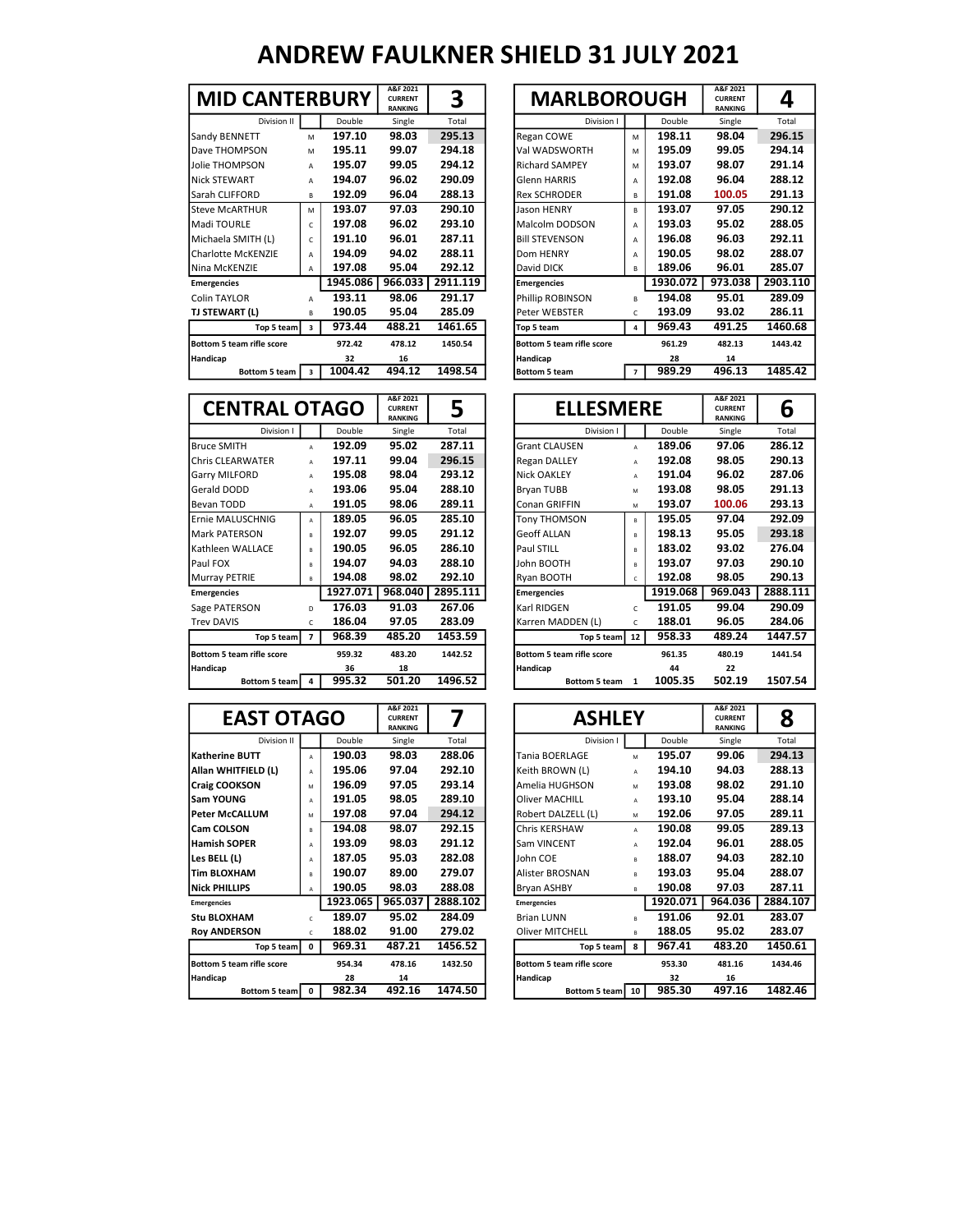| <b>SOUTHLAND</b>          |                |          | A&F 2021<br><b>CURRENT</b><br><b>RANKING</b> | 9        | <b>NORTH CANT'Y</b>       |                |          | A&F 20<br><b>CURRE</b><br><b>RANKII</b> |
|---------------------------|----------------|----------|----------------------------------------------|----------|---------------------------|----------------|----------|-----------------------------------------|
| Division II               |                | Double   | Single                                       | Total    | Division II               |                | Double   | Singl                                   |
| Alister CAMPBELL          | A              | 194.07   | 96.02                                        | 290.09   | Katrina QUIGLEY (L)       | A              | 190.16   | 98.0                                    |
| Ken CHITTOCK              | R              | 197.10   | 98.05                                        | 295.15   | Darryn QUIGLEY            | M              | 196.11   | 100.0                                   |
| lBen NEUMANN              | M              | 195.10   | 92.02                                        | 287.12   | <b>Adrian BLACK</b>       | M              | 198.12   | 98.0                                    |
| Rachelle VOIGHT           | R              | 192.07   | 97.06                                        | 289.13   | Gordon WRIGHT             | M              | 196.09   | 96.0                                    |
| Bruce HORWOOD             | A              | 193.05   | 96.03                                        | 289.08   | Martin QUIGLEY            | B.             | 197.13   | 98.0                                    |
| Brendon CLEAVER           | R              | 191.02   | 97.04                                        | 288.06   | Hamish HENDERSON          | R.             | 192.08   | 93.0                                    |
| Quinton ERSKINE           | R              | 187.05   | 92.01                                        | 279.06   | Kairan MORIARTY           | $\mathfrak{c}$ | 181.04   | 97.0                                    |
| <b>Grant RUSSELL</b>      | $\epsilon$     | 193.10   | 96.04                                        | 289.14   | Sean MORIARTY             | $\mathfrak{c}$ | 182.03   | 92.0                                    |
| Max RUSSELL               | $\mathfrak{c}$ | 194.10   | 94.03                                        | 288.13   | <b>Bill GETZ</b>          | А              | 193.06   | 94.0                                    |
| Graham HUNTER (L)         | B              | 193.06   | 95.01                                        | 288.07   | Sarah BLACK               | M              | 192.07   | 96.0                                    |
| <b>Emergencies</b>        |                | 1929.072 | 953.031                                      | 2882.103 | <b>Emergencies</b>        |                | 1917.089 | 962.0                                   |
| Jordan ERSKINE            | R.             | 186.05   | 93.00                                        | 279.05   | Danette MORIARTY          | D              | 177.01   | 89.0                                    |
| Courtney ERSKINE          | R.             | 187.06   | 98.05                                        | 285.11   | Sam BUSH                  | C.             | 182.02   | 95.0                                    |
| Top 5 team                | 13             | 971.39   | 479.18                                       | 1450.57  | Top 5 team                | $\overline{2}$ | 977.61   | 490.2                                   |
| Bottom 5 team rifle score |                | 958.33   | 474.13                                       | 1432.46  | Bottom 5 team rifle score |                | 940.28   | 472.1                                   |
| <b>Handicap</b>           |                | 48       | 24                                           |          | Handicap                  |                | 36       |                                         |
| <b>Bottom 5 team</b>      | 5              | 1006.33  | 498.13                                       | 1504.46  | Bottom 5 team             | 13             | 976.28   | 490.                                    |
|                           |                |          |                                              |          |                           |                |          |                                         |

|                  |          | A&F 2021<br><b>CURRENT</b><br><b>RANKING</b> | 9        | <b>NORTH CANT'Y</b>     |                           |               | A&F 2021<br><b>CURRENT</b><br><b>RANKING</b> | <b>10</b> |
|------------------|----------|----------------------------------------------|----------|-------------------------|---------------------------|---------------|----------------------------------------------|-----------|
|                  | Double   | Single                                       | Total    | Division II             |                           | Double        | Single                                       | Total     |
| A                | 194.07   | 96.02                                        | 290.09   | Katrina QUIGLEY (L)     | A                         | 190.16        | 98.05                                        | 288.21    |
| R                | 197.10   | 98.05                                        | 295.15   | Darryn QUIGLEY          | M                         | 196.11        | 100.07                                       | 296.18    |
| M                | 195.10   | 92.02                                        | 287.12   | <b>Adrian BLACK</b>     | M                         | 198.12        | 98.04                                        | 296.16    |
| B                | 192.07   | 97.06                                        | 289.13   | Gordon WRIGHT           | M                         | 196.09        | 96.03                                        | 292.12    |
| A                | 193.05   | 96.03                                        | 289.08   | <b>Martin QUIGLEY</b>   | B                         | 197.13        | 98.06                                        | 295.19    |
| B                | 191.02   | 97.04                                        | 288.06   | Hamish HENDERSON        | B                         | 192.08        | 93.02                                        | 285.10    |
| B                | 187.05   | 92.01                                        | 279.06   | Kairan MORIARTY         | C.                        | 181.04        | 97.05                                        | 278.09    |
| Ċ                | 193.10   | 96.04                                        | 289.14   | Sean MORIARTY           | C.                        | 182.03        | 92.02                                        | 274.05    |
| Ċ                | 194.10   | 94.03                                        | 288.13   | <b>Bill GETZ</b>        | A                         | 193.06        | 94.03                                        | 287.09    |
| $\mathsf{R}$     | 193.06   | 95.01                                        | 288.07   | Sarah BLACK             | M                         | 192.07        | 96.03                                        | 288.10    |
|                  | 1929.072 | 953.031                                      | 2882.103 | <b>Emergencies</b>      |                           | 1917.089      | 962.040                                      | 2879.129  |
| R.               | 186.05   | 93.00                                        | 279.05   | <b>Danette MORIARTY</b> | D.                        | 177.01        | 89.01                                        | 266.02    |
| B                | 187.06   | 98.05                                        | 285.11   | Sam BUSH                | c                         | 182.02        | 95.02                                        | 277.04    |
| Top 5 team<br>13 | 971.39   | 479.18                                       | 1450.57  | Top 5 team              | $\overline{2}$            | 977.61        | 490.25                                       | 1467.86   |
|                  | 958.33   | 474.13                                       | 1432.46  |                         |                           | 940.28        | 472.15                                       | 1412.43   |
|                  | 48       | 24                                           |          | Handicap                |                           | 36            | 18                                           |           |
| 5                | 1006.33  | 498.13                                       | 1504.46  |                         | 13                        | 976.28        | 490.15                                       | 1466.43   |
|                  |          | <b>SOUTHLAND</b>                             |          |                         | Bottom 5 team rifle score | Bottom 5 team |                                              |           |

| <b>ASHBURTON</b>          |              |          | A&F 2021<br><b>CURRENT</b><br><b>RANKING</b> | 11       |                                  | <b>NORTH OTAGO</b> | A&F 2021<br><b>CURRENT</b><br><b>RANKING</b> |
|---------------------------|--------------|----------|----------------------------------------------|----------|----------------------------------|--------------------|----------------------------------------------|
| Division I                |              | Double   | Single                                       | Total    | Division II                      | Double             | Single                                       |
| <b>Brent FRAME</b>        | $\mathbf{A}$ | 188.03   | 98.05                                        | 286.08   | Robbie GILCHRIST                 | 198.10<br>A        | 99.05                                        |
| Carl NORDQVIST            | A            | 192.06   | 96.04                                        | 288.10   | Malcolm GARLAND                  | 198.12<br>B        | 95.03                                        |
| Andy ORAM                 | A            | 182.05   | 94.03                                        | 276.08   | Murray REEVES                    | 189.05<br>B        | 87.01                                        |
| <b>Greg MENZIES</b>       | M            | 195.12   | 97.04                                        | 292.16   | Karl VALPY                       | 193.05<br>M        | 97.03                                        |
| Martin FLEMING            | A            | 200.16   | 96.02                                        | 296.18   | <b>Geoff HAWTIN</b>              | 194.06<br>B        | 95.02                                        |
| Steven MILLICHAMP         | R.           | 188.05   | 90.01                                        | 278.06   | Jarod KELLY                      | 183.02<br>c        | 93.02                                        |
| Hamish DALZELL            | B            | 191.06   | 94.02                                        | 285.08   | Katie KINNARD                    | 190.09<br>c        | 92.03                                        |
| Andrew DONALDSON (L)      | в            | 193.07   | 98.02                                        | 291.09   | Meghan HAY                       | 192.06<br>c        | 97.04                                        |
| John FLEMING              | A            | 197.08   | 94.02                                        | 291.10   | <b>Greg McFARLANE</b>            | 188.05<br>c        | 94.00                                        |
| <b>I</b> Eddie MILLICHAMP | c            | 190.04   | 95.02                                        | 285.06   | <b>John HAMILTON</b>             | 185.06<br>B        | 97.06                                        |
| <b>Emergencies</b>        |              | 1916.072 | 952.027                                      | 2868.099 | <b>Emergencies</b>               | 1910.066           | 946.029                                      |
| <b>Tim GREER</b>          | R.           | 186.04   | 97.03                                        | 283.07   | Shane GRANT                      | 182.04<br>C        | 90.01                                        |
| David MILLICHAMP          | B.           | 183.03   | 93.04                                        | 276.07   |                                  |                    |                                              |
| Top 5 team 15             |              | 957.42   | 481.18                                       | 1438.60  | Top 5 team                       | 972.38<br>13       | 473.14                                       |
| Bottom 5 team rifle score |              | 959.30   | 471.09                                       | 1430.39  | <b>Bottom 5 team rifle score</b> | 938.28             | 473.15                                       |
| Handicap                  |              | 40       | 20                                           |          | Handicap                         | 56                 | 28                                           |
| <b>Bottom 5 team</b>      | 6            | 999.30   | 491.09                                       | 1490.39  | Bottom 5 team                    | 994.28<br>5        | 501.15                                       |

|                      | <b>ASHBURTON</b> |          |         | 11       | <b>NORTH OTAGO</b>      |    |          | A&F 2021<br><b>CURRENT</b><br><b>RANKING</b> | 12       |  |
|----------------------|------------------|----------|---------|----------|-------------------------|----|----------|----------------------------------------------|----------|--|
| Division I           |                  | Double   | Single  | Total    | Division II             |    | Double   | Single                                       | Total    |  |
| <b>Brent FRAME</b>   | A                | 188.03   | 98.05   | 286.08   | <b>Robbie GILCHRIST</b> | A  | 198.10   | 99.05                                        | 297.15   |  |
| Carl NORDQVIST       | A                | 192.06   | 96.04   | 288.10   | Malcolm GARLAND         | B  | 198.12   | 95.03                                        | 293.15   |  |
| Andy ORAM            | A                | 182.05   | 94.03   | 276.08   | Murray REEVES           | B  | 189.05   | 87.01                                        | 276.06   |  |
| Greg MENZIES         | M                | 195.12   | 97.04   | 292.16   | Karl VALPY              | M  | 193.05   | 97.03                                        | 290.08   |  |
| Martin FLEMING       | A                | 200.16   | 96.02   | 296.18   | <b>Geoff HAWTIN</b>     | в  | 194.06   | 95.02                                        | 289.08   |  |
| Steven MILLICHAMP    | $\mathsf{R}$     | 188.05   | 90.01   | 278.06   | Jarod KELLY             | c  | 183.02   | 93.02                                        | 276.04   |  |
| Hamish DALZELL       | R                | 191.06   | 94.02   | 285.08   | Katie KINNARD           | C. | 190.09   | 92.03                                        | 282.12   |  |
| Andrew DONALDSON (L) | B                | 193.07   | 98.02   | 291.09   | Meghan HAY              | c  | 192.06   | 97.04                                        | 289.10   |  |
| John FLEMING         | A                | 197.08   | 94.02   | 291.10   | <b>Greg McFARLANE</b>   | c  | 188.05   | 94.00                                        | 282.05   |  |
| Eddie MILLICHAMP     | Ċ                | 190.04   | 95.02   | 285.06   | John HAMILTON           | R. | 185.06   | 97.06                                        | 282.12   |  |
| <b>Emergencies</b>   |                  | 1916.072 | 952.027 | 2868.099 | <b>Emergencies</b>      |    | 1910.066 | 946.029                                      | 2856.095 |  |
| Tim GREER            | R                | 186.04   | 97.03   | 283.07   | <b>Shane GRANT</b>      |    | 182.04   | 90.01                                        | 272.05   |  |
|                      |                  |          | -- - -  |          |                         |    |          |                                              |          |  |

| Top 5 team     | 15 <sup>1</sup> | 957.42 | 481.18 | 1438.60 | Top 5 team                | 13 | 972.38 | 473.14 | 1445.52 |
|----------------|-----------------|--------|--------|---------|---------------------------|----|--------|--------|---------|
| ım rifle score |                 | 959.30 | 471.09 | 1430.39 | Bottom 5 team rifle score |    | 938.28 | 473.15 | 1411.43 |
|                |                 | 40     | 20     |         | <b>Handicap</b>           |    | 56     | 28     |         |
| Bottom 5 team  |                 | 999.30 | 491.09 | 1490.39 | Bottom 5 team             |    | 994.28 | 501.15 | 1495.43 |

| <b>TIMARU</b>             |              |          | A&F 2021<br><b>CURRENT</b><br><b>RANKING</b> | 13       | <b>SOUTH OTAGO</b>        |              |          | A&F 2021<br><b>CURRENT</b><br><b>RANKING</b> | 14      |
|---------------------------|--------------|----------|----------------------------------------------|----------|---------------------------|--------------|----------|----------------------------------------------|---------|
| Division II               |              | Double   | Single                                       | Total    | Division II               |              | Double   | Single                                       | Total   |
| <b>Tim MILLER</b>         | M            | 191.07   | 97.03                                        | 288.10   | Peter FALCONER (L)        | R.           | 186.03   | 98.04                                        | 284.07  |
| Andrew DIXON              | B            | 184.03   | 93.03                                        | 277.06   | Michael SUTHERLAND        | $\mathsf{A}$ | 198.09   | 99.05                                        | 297.14  |
| Colin HILL                | c            | 185.05   | 96.04                                        | 281.09   | Tony BLACK (L)            | $\mathsf{A}$ | 191.05   | 99.06                                        | 290.11  |
| Warren KING               | A            | 194.09   | 93.04                                        | 287.13   | Diane BLACK               | A            | 190.03   | 96.03                                        | 286.06  |
| <b>Nikk CURTIS</b>        | A            | 195.09   | 97.05                                        | 292.14   | <b>Stuart MURRAY</b>      | A            | 194.11   | 98.03                                        | 292.14  |
| Mark LISSINGTON           | $\mathsf{R}$ | 187.07   | 95.01                                        | 282.08   | Ivan MARTIN               | $\mathsf{R}$ | 184.05   | 93.04                                        | 277.09  |
| <b>Moritz FASSBENDER</b>  | c            | 181.06   | 92.04                                        | 273.10   | <b>Neil WALKER</b>        | c            | 173.01   | 91.02                                        | 264.03  |
| Keith SMITH               | B            | 185.01   | 94.02                                        | 279.03   | Emma SHAW                 | c            | 186.03   | 92.01                                        | 278.04  |
| <b>NICOLE CURTIS</b>      | B            | 190.05   | 97.02                                        | 287.07   | Earnie HERMAN             | B            | 187.07   | 94.01                                        | 281.08  |
| <b>Emmily MacLEAN</b>     | $\mathsf{R}$ | 194.12   | 96.05                                        | 290.17   | Patrick COLLIGAN          | $\mathsf{C}$ | 190.06   | 95.03                                        | 285.09  |
| <b>Emergencies</b>        |              | 1886.064 | 950.033                                      | 2836.097 | <b>Emergencies</b>        |              | 1879.053 | 955.032                                      | 2834.08 |
| Megan OLIVER              | C            | 158.01   | 88.01                                        | 246.02   | Euan KENNEDY              | C.           | 184.03   | 94.04                                        | 278.07  |
|                           |              |          |                                              | 0.00     | Rebecca MANSON            |              | 183.04   | 98.00                                        | 281.04  |
| Top 5 team                | 13           | 949.33   | 476.19                                       | 1425.52  | Top 5 team                | 13           | 959.31   | 490.21                                       | 1449.52 |
| Bottom 5 team rifle score |              | 937.31   | 474.14                                       | 1411.45  | Bottom 5 team rifle score |              | 920.22   | 465.11                                       | 1385.33 |
| Handicap                  |              | 44       | 22                                           |          | Handicap                  |              | 52       | 26                                           |         |
| Bottom 5 team             | -5           | 981.31   | 496.14                                       | 1477.45  | Bottom 5 team             |              | 972.22   | 491.11                                       | 1463.33 |

| <b>TIMARU</b>                    |              |          | A&F 2021<br><b>CURRENT</b><br><b>RANKING</b> | 13       | <b>SOUTH OTAGO</b>        |                    |          | A&F 2021<br><b>CURRENT</b><br><b>RANKING</b> |          |
|----------------------------------|--------------|----------|----------------------------------------------|----------|---------------------------|--------------------|----------|----------------------------------------------|----------|
| Division II                      |              | Double   | Single                                       | Total    |                           | Division II        | Double   | Single                                       |          |
| <b>Tim MILLER</b>                | M            | 191.07   | 97.03                                        | 288.10   | Peter FALCONER (L)        | R.                 | 186.03   | 98.04                                        | 284.07   |
| <b>Andrew DIXON</b>              | $\mathsf{R}$ | 184.03   | 93.03                                        | 277.06   | Michael SUTHERLAND        | A                  | 198.09   | 99.05                                        | 297.14   |
| Colin HILL                       | Ċ.           | 185.05   | 96.04                                        | 281.09   | Tony BLACK (L)            | A                  | 191.05   | 99.06                                        | 290.11   |
| Warren KING                      | A            | 194.09   | 93.04                                        | 287.13   | Diane BLACK               | A                  | 190.03   | 96.03                                        | 286.06   |
| Nikk CURTIS                      | A            | 195.09   | 97.05                                        | 292.14   | <b>Stuart MURRAY</b>      | A                  | 194.11   | 98.03                                        | 292.14   |
| Mark LISSINGTON                  | B            | 187.07   | 95.01                                        | 282.08   | Ivan MARTIN               | в                  | 184.05   | 93.04                                        | 277.09   |
| Moritz FASSBENDER                | Ċ            | 181.06   | 92.04                                        | 273.10   | <b>Neil WALKER</b>        | C.                 | 173.01   | 91.02                                        | 264.03   |
| Keith SMITH                      | B            | 185.01   | 94.02                                        | 279.03   | Emma SHAW                 | $\mathfrak{c}$     | 186.03   | 92.01                                        | 278.04   |
| NICOLE CURTIS                    | B            | 190.05   | 97.02                                        | 287.07   | Earnie HERMAN             | R.                 | 187.07   | 94.01                                        | 281.08   |
| <b>Emmily MacLEAN</b>            | $\mathsf{R}$ | 194.12   | 96.05                                        | 290.17   | Patrick COLLIGAN          | C.                 | 190.06   | 95.03                                        | 285.09   |
| <b>Emergencies</b>               |              | 1886.064 | 950.033                                      | 2836.097 | <b>Emergencies</b>        |                    | 1879.053 | 955.032                                      | 2834.085 |
| Megan OLIVER                     | $\mathsf{C}$ | 158.01   | 88.01                                        | 246.02   | Euan KENNEDY              | C.                 | 184.03   | 94.04                                        | 278.07   |
|                                  |              |          |                                              | 0.00     | Rebecca MANSON            |                    | 183.04   | 98.00                                        | 281.04   |
| Top 5 team                       | 13           | 949.33   | 476.19                                       | 1425.52  |                           | Top 5 team 13      | 959.31   | 490.21                                       | 1449.52  |
| <b>Bottom 5 team rifle score</b> |              | 937.31   | 474.14                                       | 1411.45  | Bottom 5 team rifle score |                    | 920.22   | 465.11                                       | 1385.33  |
| Handicap                         |              | 44       | 22                                           |          | <b>Handicap</b>           |                    | 52       | 26                                           |          |
| Bottom 5 team   5                |              | 981.31   | 496.14                                       | 1477.45  |                           | Bottom 5 team<br>5 | 972.22   | 491.11                                       | 1463.33  |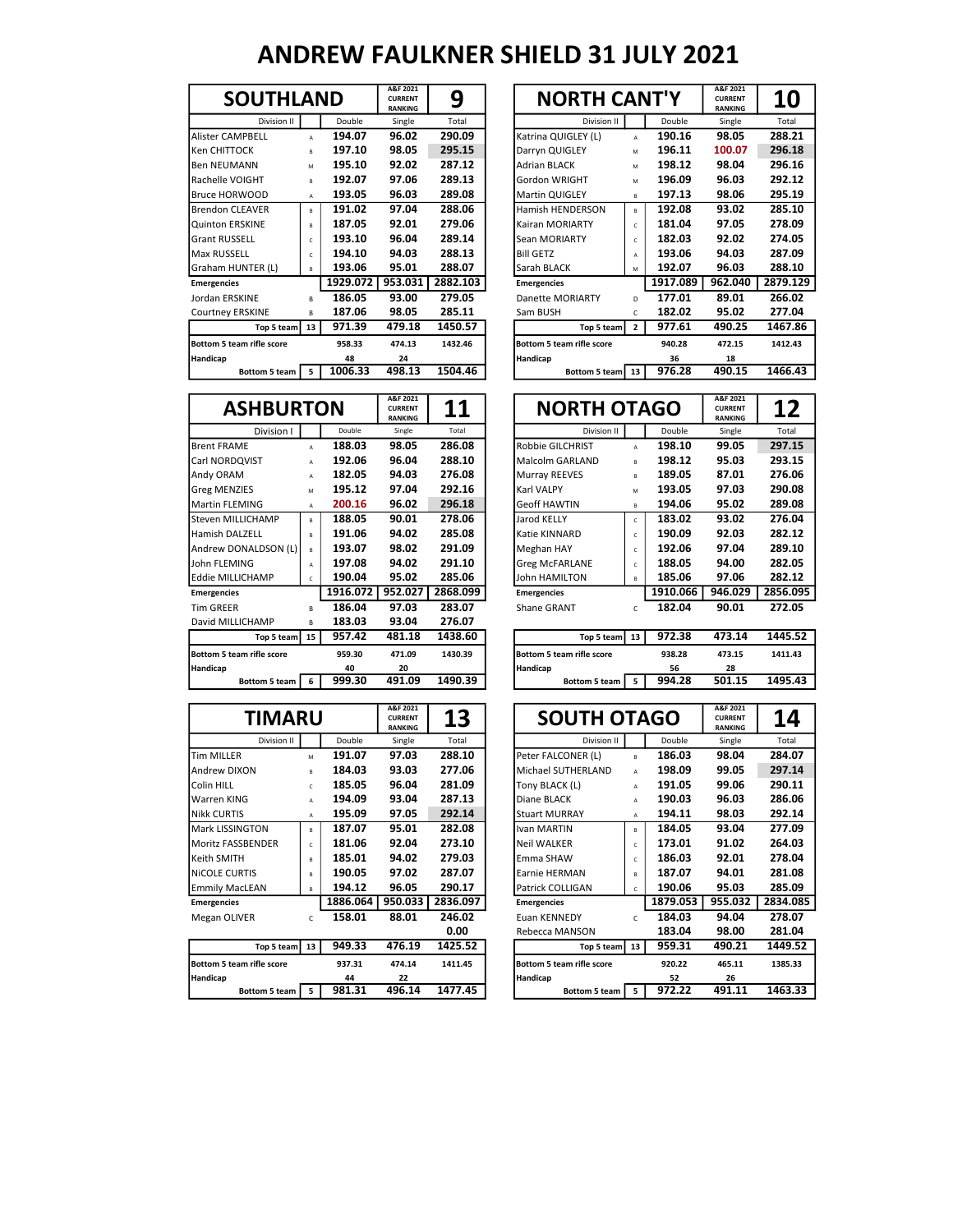| <b>STH SOUTHLAND</b>      |              |          | A&F 2021<br><b>CURRENT</b><br><b>RANKING</b> | 15       | <b>GERALDINE</b>          |    |          |        | A&F 2021<br><b>CURRENT</b><br><b>RANKING</b> |
|---------------------------|--------------|----------|----------------------------------------------|----------|---------------------------|----|----------|--------|----------------------------------------------|
| Division II               |              | Double   | Single                                       | Total    | Division II               |    |          | Double | Single                                       |
| Margaret MANSON (L)       | $\mathsf{R}$ | 188.04   | 98.05                                        | 286.09   | John MILLER               | R. | 195.08   |        | 96.05                                        |
| <b>Boyd MANSON</b>        | A            | 190.10   | 94.03                                        | 284.13   | Christina MILLER          | B  | 194.11   |        | 98.04                                        |
| Nicola McKAY              | M            | 190.07   | 99.07                                        | 289.14   | Rayleine PEATTIE          | A  | 189.07   |        | 96.02                                        |
| Mary GOODWIN              | A            | 197.09   | 100.07                                       | 297.16   | Jeremy NEVILLE            | A  | 193.05   |        | 97.04                                        |
| Mark RULE                 | в            | 191.05   | 95.03                                        | 286.08   | Dave KINGSBURY            | M  | 192.04   |        | 98.04                                        |
| Steve McNATTY (L)         | A            | 198.13   | 95.02                                        | 293.15   | <b>Steve SIMPSON</b>      | c  | 183.04   |        | 93.02                                        |
| <b>Jack SIMMONS</b>       | c            | 180.04   | 92.01                                        | 272.05   | <b>Evan MILLER</b>        | B  | 187.04   |        | 92.02                                        |
| Kimberley SIMMONS         | c            | 188.03   | 94.03                                        | 282.06   | <b>Neville SMITH</b>      | Ċ  | 177.02   |        | 91.01                                        |
| John HUNTER               | R.           | 176.01   | 94.02                                        | 270.03   | Sue CLEVELAND             | c  | 182.03   |        | 95.04                                        |
| <b>Ron HUNTER</b>         | B            | 181.05   | 91.01                                        | 272.06   | <b>Rex HOBBS</b>          | c  | 171.03   |        | 86.01                                        |
| <b>Emergencies</b>        |              | 1879.061 | 952.034                                      | 2831.095 | <b>Emergencies</b>        |    | 1863.051 |        | 942.029                                      |
| Josh OLIVE                | C            | 185.04   | 85.02                                        | 270.06   |                           |    |          |        |                                              |
| Kaleb OLIVE               | C            | 188.05   | 93.00                                        | 281.05   |                           |    |          |        |                                              |
| Top 5 team                | 13           | 956.35   | 486.25                                       | 1442.60  | Top 5 team 11             |    | 963.35   |        | 485.19                                       |
| Bottom 5 team rifle score |              | 923.26   | 466.09                                       | 1389.35  | Bottom 5 team rifle score |    | 900.16   |        | 457.10                                       |
| Handicap                  |              | 44       | 22                                           |          | Handicap                  |    | 56       |        | 28                                           |
| Bottom 5 team             | 5            | 967.26   | 488.09                                       | 1455.35  | Bottom 5 team   16        |    | 956.16   |        | 485.10                                       |
|                           |              |          |                                              |          |                           |    |          |        |                                              |

| <b>STH SOUTHLAND</b> |              |          | A&F 2021<br><b>CURRENT</b><br><b>RANKING</b> | 15       | <b>GERALDINE</b>        |    |          | A&F 2021<br><b>CURRENT</b><br><b>RANKING</b> | <b>16</b> |
|----------------------|--------------|----------|----------------------------------------------|----------|-------------------------|----|----------|----------------------------------------------|-----------|
| Division II          |              | Double   | Single                                       | Total    | Division II             |    | Double   | Single                                       | Total     |
| Margaret MANSON (L)  | $\mathbf{R}$ | 188.04   | 98.05                                        | 286.09   | John MILLER             | B  | 195.08   | 96.05                                        | 291.13    |
| Boyd MANSON          | A            | 190.10   | 94.03                                        | 284.13   | Christina MILLER        | B  | 194.11   | 98.04                                        | 292.15    |
| Nicola McKAY         | M            | 190.07   | 99.07                                        | 289.14   | <b>Ravleine PEATTIE</b> | A  | 189.07   | 96.02                                        | 285.09    |
| Mary GOODWIN         | A            | 197.09   | 100.07                                       | 297.16   | Jeremy NEVILLE          | A  | 193.05   | 97.04                                        | 290.09    |
| Mark RULE            | B            | 191.05   | 95.03                                        | 286.08   | Dave KINGSBURY          | M  | 192.04   | 98.04                                        | 290.08    |
| Steve McNATTY (L)    | A            | 198.13   | 95.02                                        | 293.15   | Steve SIMPSON           | c  | 183.04   | 93.02                                        | 276.06    |
| Jack SIMMONS         | c            | 180.04   | 92.01                                        | 272.05   | Evan MILLER             | B  | 187.04   | 92.02                                        | 279.06    |
| Kimberley SIMMONS    | $\mathsf{C}$ | 188.03   | 94.03                                        | 282.06   | Neville SMITH           | c  | 177.02   | 91.01                                        | 268.03    |
| John HUNTER          | $\mathsf{R}$ | 176.01   | 94.02                                        | 270.03   | Sue CLEVELAND           | C. | 182.03   | 95.04                                        | 277.07    |
| <b>Ron HUNTER</b>    | B            | 181.05   | 91.01                                        | 272.06   | <b>Rex HOBBS</b>        | c  | 171.03   | 86.01                                        | 257.04    |
| <b>Emergencies</b>   |              | 1879.061 | 952.034                                      | 2831.095 | <b>Emergencies</b>      |    | 1863.051 | 942.029                                      | 2805.080  |
| Josh OLIVE           | C            | 185.04   | 85.02                                        | 270.06   |                         |    |          |                                              | 0.00      |
|                      |              |          |                                              |          |                         |    |          |                                              |           |

| Top 5 team I                     | 13. | ככ.סככ | 480.43 | 1442.OU | 100 5 team1 11 1                 | 503.33 | 483.19 | 1448.34 |
|----------------------------------|-----|--------|--------|---------|----------------------------------|--------|--------|---------|
| <b>Bottom 5 team rifle score</b> |     | 923.26 | 466.09 | 1389.35 | <b>Bottom 5 team rifle score</b> | 900.16 | 457.10 | 1357.26 |
| Handicap                         |     | 44     | 22     |         | <b>Handicap</b>                  | 56     | 28     |         |
| Bottom 5 team                    |     | 967.26 | 488.09 | 1455.35 | 16<br>Bottom 5 team              | 956.16 | 485.10 | 1441.26 |
|                                  |     |        |        |         |                                  |        |        |         |

| <b>MACKENZIE</b>                 | A&F 2021<br><b>CURRENT</b><br><b>RANKING</b> | 17      |         |          |
|----------------------------------|----------------------------------------------|---------|---------|----------|
| Division II                      |                                              | Double  | Single  | Total    |
|                                  |                                              |         |         | 0.00     |
|                                  |                                              |         |         | 0.00     |
|                                  |                                              |         |         | 0.00     |
|                                  |                                              |         |         | 0.00     |
|                                  |                                              |         |         | 0.00     |
| <b>Jim ALLAN</b>                 | D                                            | 166.02  | 84.00   | 250.02   |
| Brendon SANGSTER                 | A                                            | 195.07  | 98.05   | 293.12   |
| <b>Eric BENNETT</b>              | R                                            | 183.06  | 93.02   | 276.08   |
| Andrew THOMSON                   | Ċ                                            | 177.02  | 83.01   | 260.03   |
| Duncan McKENZIE                  | D                                            | 167.02  | 81.00   | 248.02   |
| <b>Emergencies</b>               |                                              | 888.019 | 439.008 | 1327.027 |
| Malcolm TAYLOR                   |                                              | 180.00  | 85.00   | 265.00   |
|                                  |                                              |         |         | 0.00     |
| Top 5 team                       |                                              | 0.00    | 0.00    | 0.00     |
| <b>Bottom 5 team rifle score</b> |                                              | 888.19  | 439.08  | 1327.27  |
| Handicap                         |                                              | 56      | 28      |          |
| <b>Bottom 5 team</b>             | 5                                            | 944.19  | 467.08  | 1411.27  |